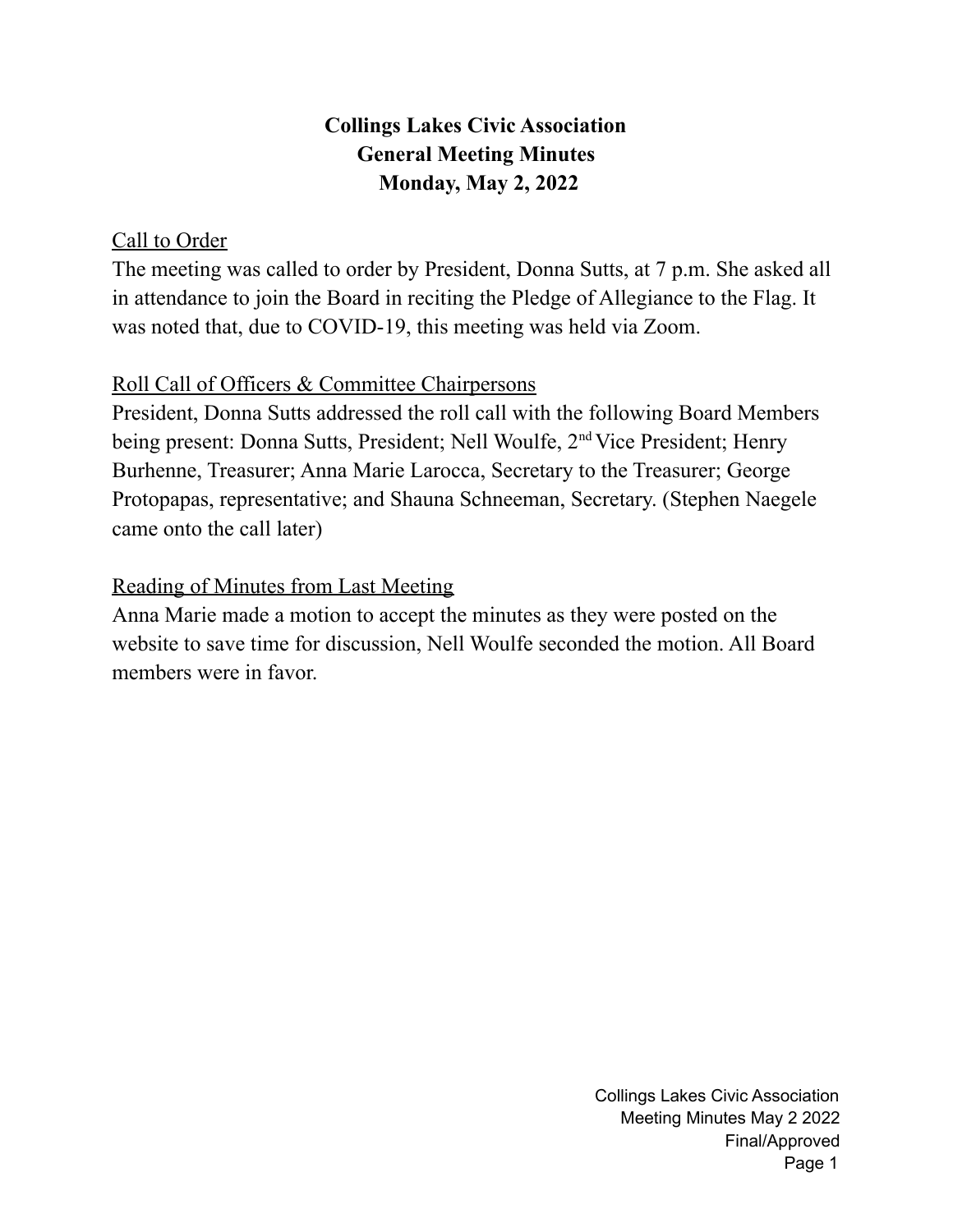## Accounts Receivable Report

The Accounts Receivable Report was presented by Anna Marie who stated, through April 2022, the reports are as follows:

| 2020 Special<br>Assessment | \$60.00     |
|----------------------------|-------------|
|                            |             |
| <b>Association Fee</b>     | \$192.00    |
| Late Fees                  | \$4,451.87  |
| Legal Fees Collected       | \$8672.31   |
| New Resident Set-Up<br>Fee | \$300.00    |
| Services                   | \$4.38      |
| Tier 2 Association Fee     | \$3,897.79  |
| Tier 3 Association Fee     | \$557.82    |
| Tier 1 Association Fee     | \$452.73    |
| Tier 1 Dam Fee             | \$2,205.82  |
| Tier 2 Dam Fee             | \$15,318.95 |
| Tier 3 Dam Fee             | \$2,101.87  |
| Prepayments                | \$3,164.93  |
|                            |             |

**Total Income \$41,308.47**

Nell made the motion to approve, Henry seconded the motion, all were in favor.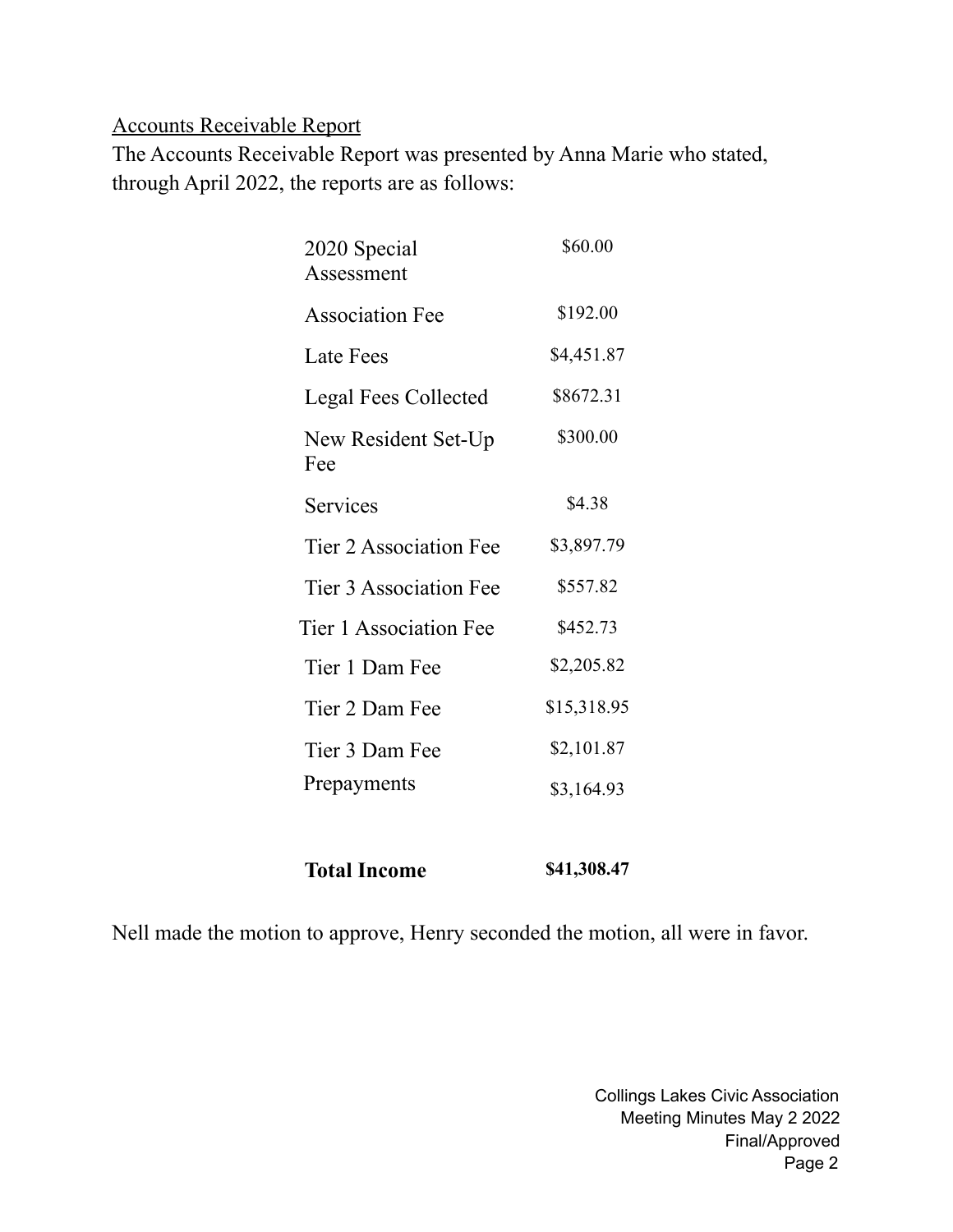# Treasurer's Report/ Bills for Approval

Henry Burhene provided these expenses that were paid in the month of April 2022:

|                 | <b>Total</b> | \$37,996.66                        |
|-----------------|--------------|------------------------------------|
| Zoom            | \$15.98      | Meeting Fee                        |
| Resident        | \$25         | Overpayment Refund                 |
| Title Company   | \$831.09     | Overpayment Refund                 |
| QuickBooks      | \$50         | Subscription                       |
| <b>Staples</b>  | \$28.28      | <b>Office Supplies</b>             |
| NJ Government   | \$55.50      | <b>Annual Report</b>               |
| Ron's Gardens   | \$201.00     | <b>Flower Sale</b>                 |
| Mr. Green Jeans | \$241.85     | <b>Flower Sale</b>                 |
| Hill Wallack    | \$9,903.05   | Collection Fees - INV Feb 22       |
| Hill Wallack    | \$13,789.25  | <b>Collection Fees - INV APR 1</b> |
| Hill Wallack    | \$13,298.01  | Collection Fees - INV Dec 28       |

| Petty Cash                | \$1,946.06   |
|---------------------------|--------------|
| Checking<br>(LibertyBell) | \$171,632.89 |
| Dams                      | \$454,347.40 |
| <b>Money Market</b>       | \$80,138.88  |
| Games of                  | \$2,752.05   |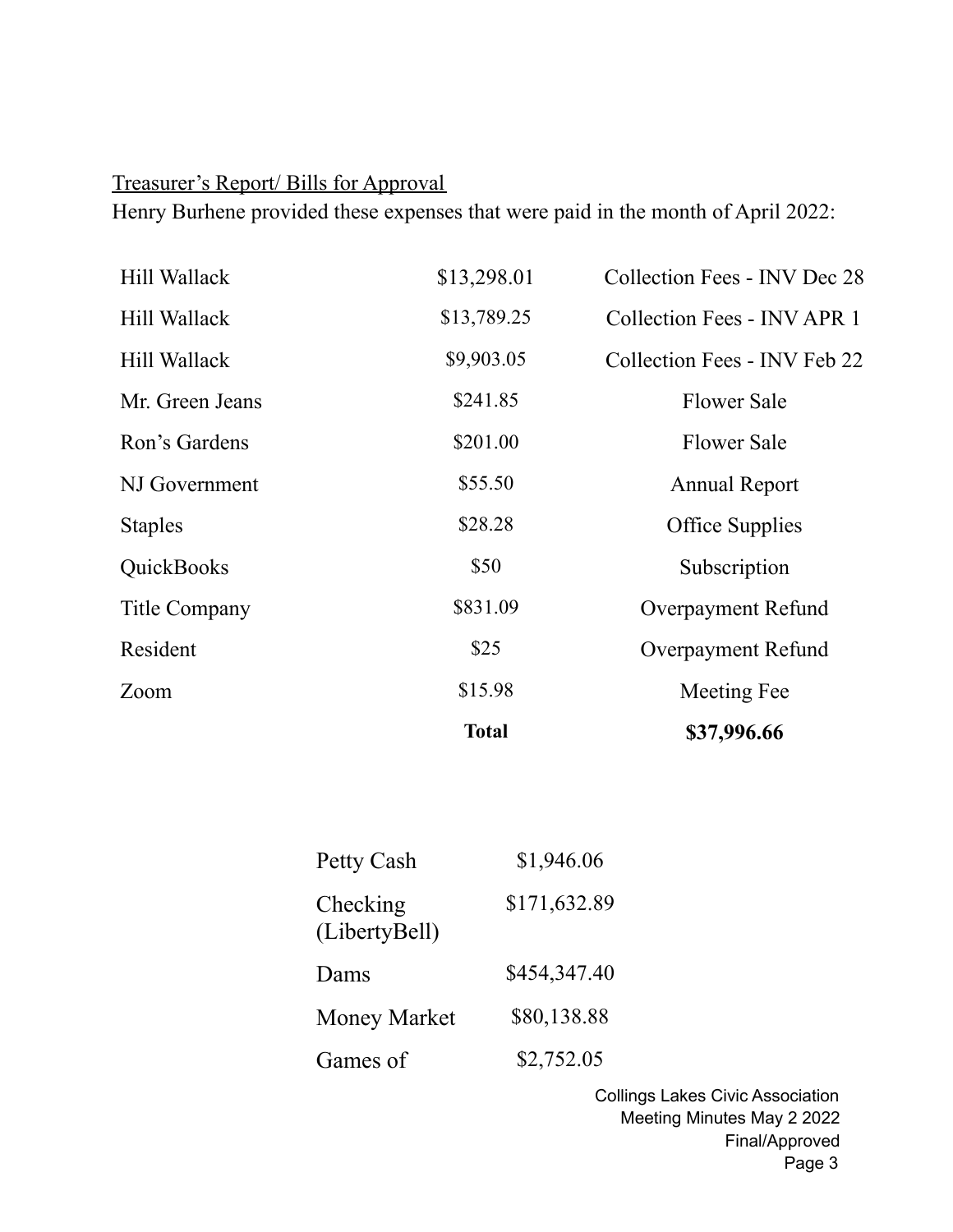Chance

# **Total \$704,473.25**

Anna Marie made the motion to approve, Shauna seconded the motion. All were in favor.

# Dams Update

Beth said she resubmitted to Dam safety over 1 month ago. She notes she put in everything she can. She is awaiting the results to submit to pinelands.

Nell noted that she did get a response from the title company regarding the easements and noted that she forwarded the email to Beth for her to review.

Beth said she had not yet seen the email and would be reviewing it tomorrow.

Donna noted that the delay in the easements were due to the history of the information that was being used to do the search that caused more extensive research than a traditional search.

Donna asked who provides the water levels. Beth noted it was her own plans and professional opinion that determines the water level. Beth did note that the elevation is going to fluctuate day to day depending on the weather. She explained the water lines and scour lines used to determine the design and water levels.

Beth provided she could do another presentation if it was needed.

Donna provided that the contractor was on vacation this week but sent an update that more materials were delivered so he is ready to get started when we have approval.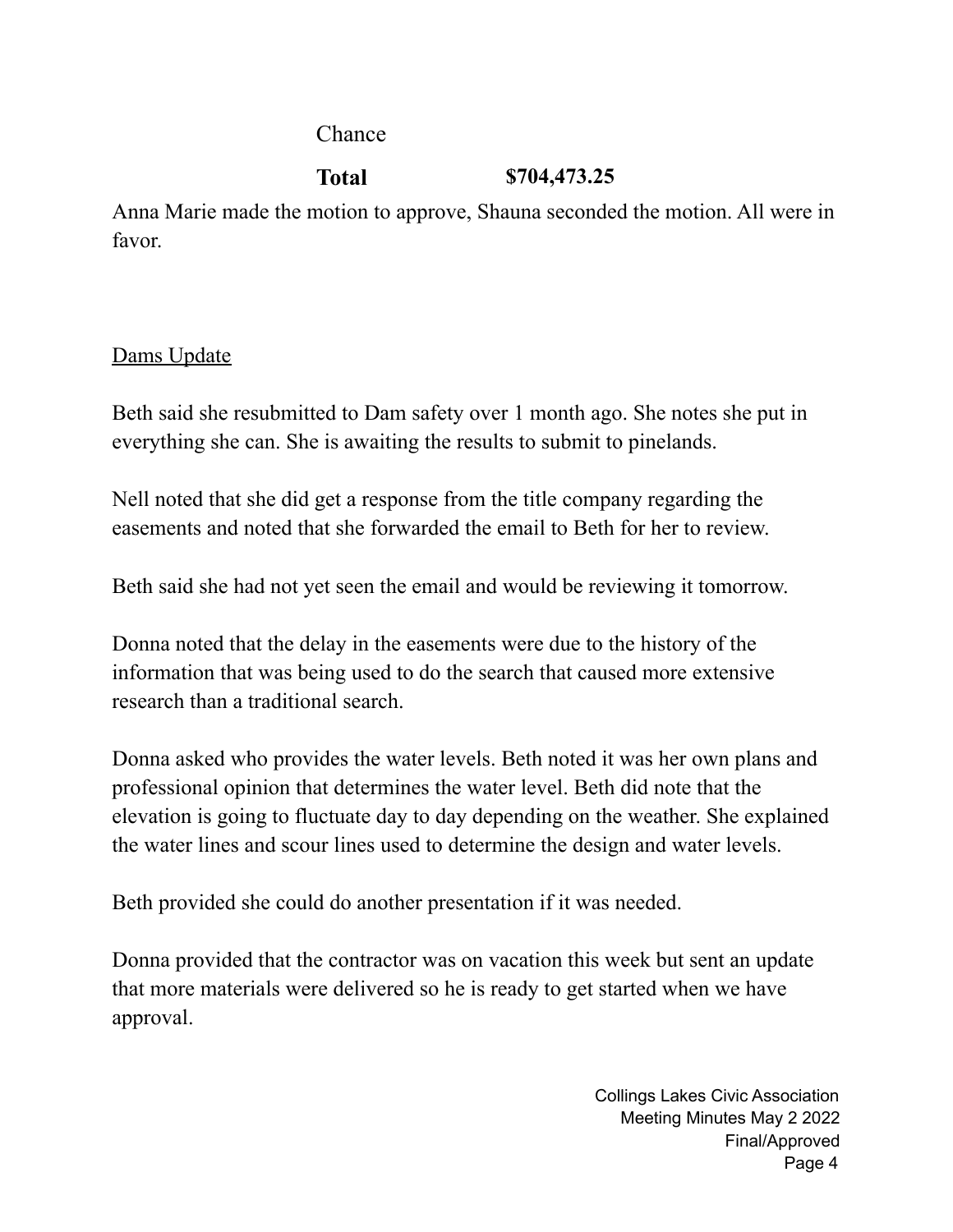Annamarie asked for an update on Verizon. Henry said they would be coming in a month behind. He said he is waiting on a schedule from them.

## Committee Reports

#### **Grounds**

George [Protopapas](mailto:gprotopapas@collingslakes.org) came on to report that RAC did the beach 1 clean up. They will be doing Beach 2 and 3 landscaping. He also provided that new trash cans are being added. He is looking into removing the concrete barriers.

George also provided that the Welcome to Collings Lakes Sign is not cost effective to refurbish. He plans to utilize fundraisers to do full replacements. Shauna was going to provide a logo design she created, but had difficulty sharing the logo.

George also provided that he is working with the Dept of health to replace the signs to ensure they are in compliance for the beaches.

Donna noted there will be beach tags provided this year.

## Welcoming Committee

Katherine provided that she does have a list. She requested to have more bags. She asked Shauna what the status of the businesses were.

Shauna apologized that the food distribution took up much of her time this week so she was unable to complete the business follow ups, but she did have 12 businesses listed on the sheet so far.

Shauna explained that the the business sheet was something Katherine had done in the past to give to new residents with local businesses. She provided that it has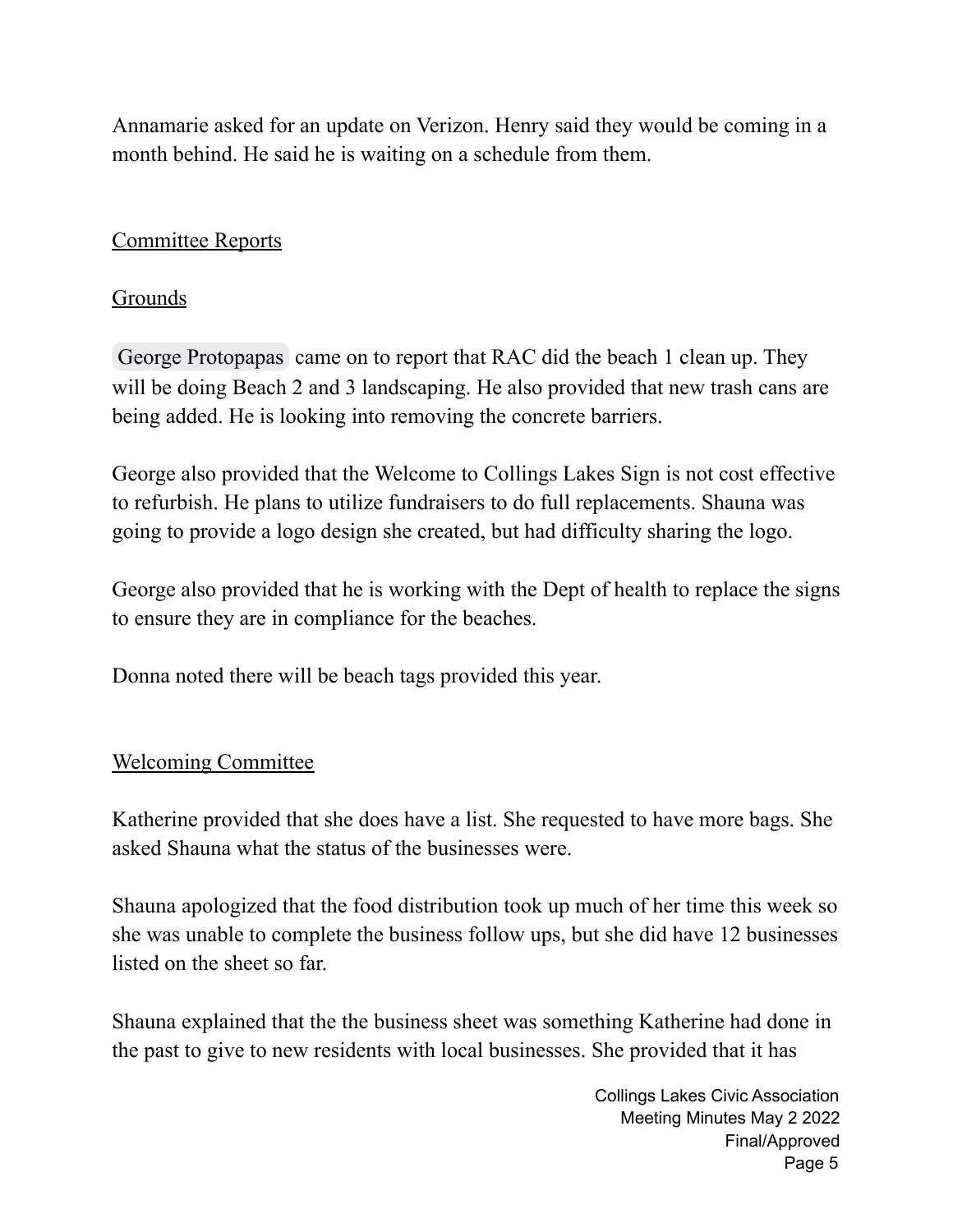been a few years since it has been updated. Shauna has been talking to businesses to get them on an updated sheet and asking for a \$20 donation to cover the print costs for these sheets to reach new residents. She noted a big emphasis on small business owners in the neighborhood.

Donna suggested adding them to the site as well.

Katherine noted she was excited to get it started.

# Fundraising/Elections

Annamarie provided that the Easter flower save profited \$471. She noted that the 50/50 plans for spring did not happen due to permitting. She was not able to put that together in time. She is working on getting the permits renewed so we are prepared for more fundraisers throughout this year.

Anna Marie provided that the funds for the Easter sale will be going towards the sign replacement and fundraisers planned will go towards the sign replacement.

# President's Report

Donna reported that Folsom Day went very well! Donna noted that to do this again it should stay the last day of April annually. She noted that residents were happy to see the boats on the lake.

Donna also reported that although she cannot give numbers, or names. She can provide percentages of residents and their status with dues. She provided: 18% of our residents are in collections, 12% On payment plans, 70% Paid in Full. She noted that means 82% are in compliance.

She noted as well that the deed search was more complicated because the company was going back to the 1950's and searching for deeds from the Collings Lakes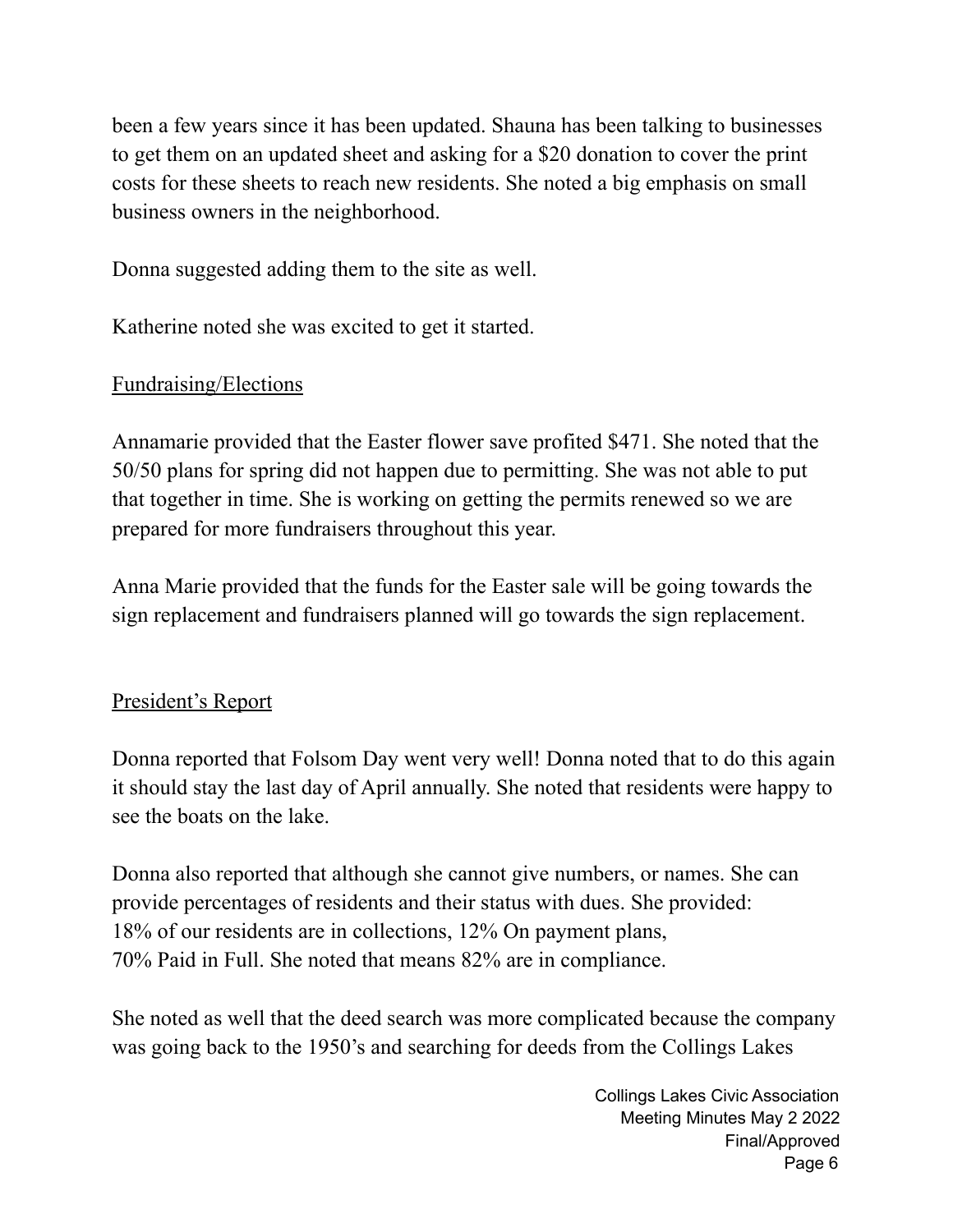Management Company (the previous name of the association). She said that Frank is on vacation and at his return we can find out what the report reads and what the next steps would be to obtain the easements so we can move forward.

## Old Business

Shauna provided that she spent time looking for a lifeguard management company and the lawyer. She noted that the management companies were not able to service us as there is a shortage of lifeguards this year. The option left was to hire our own lifeguard, however there are complications with hiring directly that made it not a feasible option for the CLCA this year. She provided that she headed this search as she wanted a lifeguard on staff, but it was not possible. She is hopeful that next year we will have more time to research options and we will have more options available to us when both beaches are opened.

## New Business

No new business.

## Trustee Reports

- Stephen Naegele Came on to remind the public that Anna Marie and Shauna took a lot of extra time to reach out to residents before turning to collections. Shauna provided that she knew it was very successful and her and Anna Marie provided they were very happy with the decision to reach out again to those who did not pay to provide more opportunity and payment arrangements again.
- Shauna Schneeman She noted the food distribution was a huge success. She provided 51 families with food donations. She said she wanted to thank the fire department for their assistance.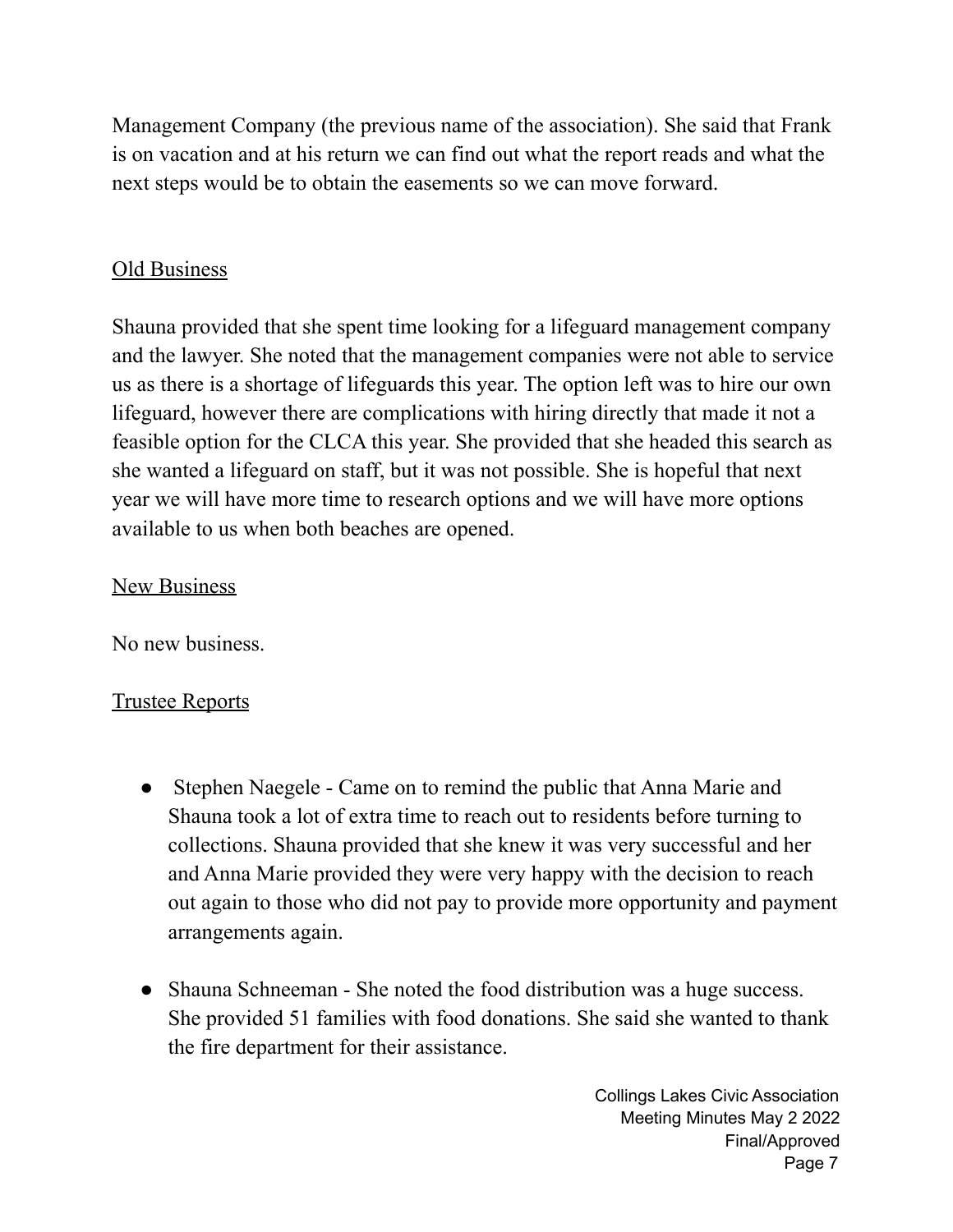She also noted that she requested Folsom school to have the June meeting at the school. She noted that she isn't quite sure if there is a fee she is waiting on the approval letter to provide that information (the letter came in after the meeting and it didn't show a fee being due) She did note there was a waiver for each person in attendance to sign to assume liability for damage that might occur. She also said the school needs to be listed as an insured on our insurance policy. If we decide to do that.

Members were concerned with the fees that might be incurred. Discussions of doing quarterly meetings, a beach meeting, or remaining on zoom were discussed. The decision was tabled until the letter from the school came in so we could discuss the fees and options.

- Nell Woulfe She got an email on the easements and is hopeful.
- Anna Marie Lorocca Nothing to report.
- Henry Burhenne Nothing to report.
- George Protopapas Nothing to report.

# Open Floor to Members Questions / Comments / Issues.

-Katherine Nodoleski asked if there would be another sale of flowers for Mother's day. Anna Marie noted she wished she would have thought of this idea as it is too little time to prepare.

-Martha Anderson provided that maybe a mum sale in the fall could also be a great fundraising opportunity. She also mentioned pumpkins. George [Protopapas](mailto:gprotopapas@collingslakes.org) chimed in to say he actually was also interested in holding a pumpkin picking on the beach this fall. George noted that he might have an opportunity to get the pumpkins already. All on the call loved the idea.